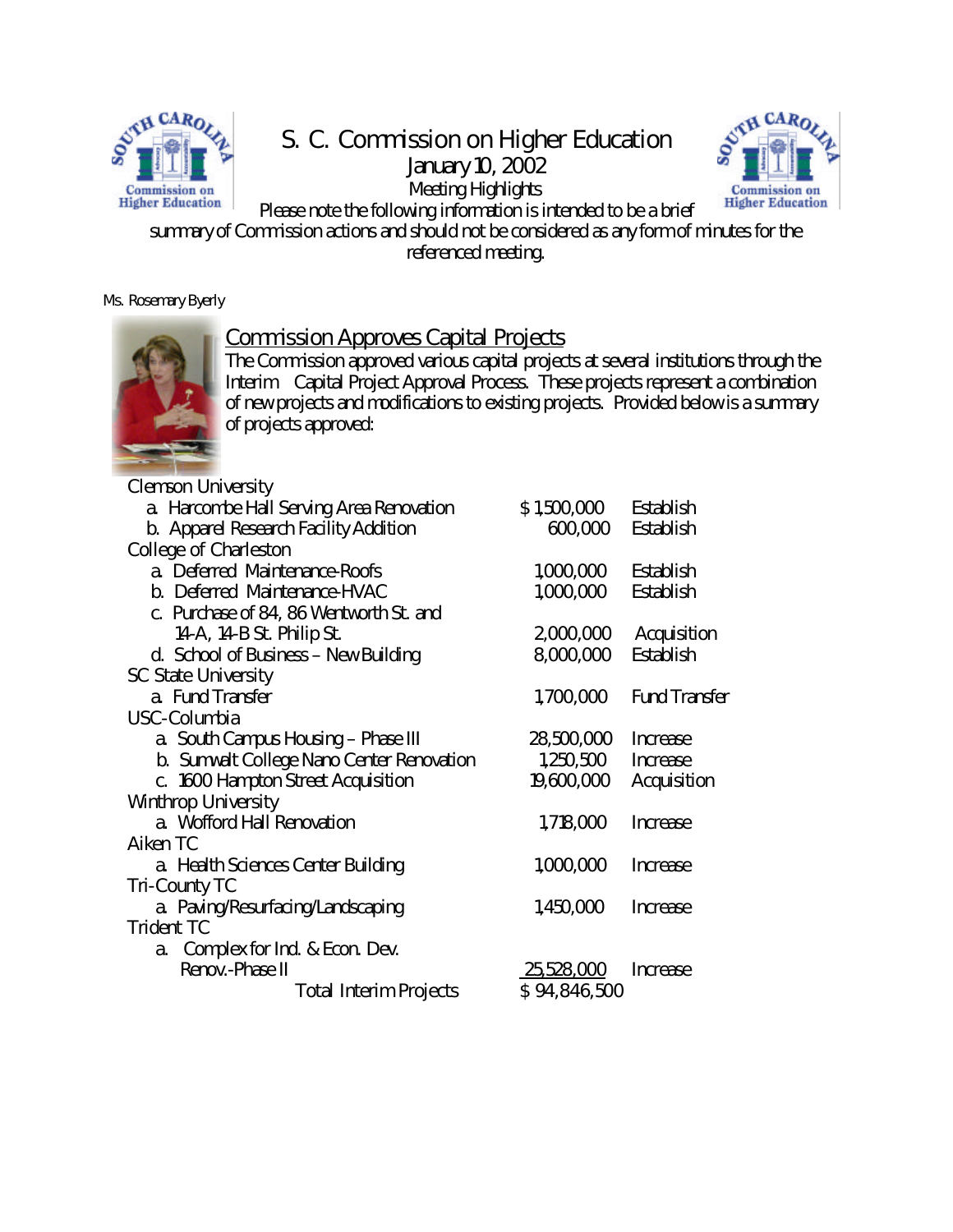#### Mr. Dalton Floyd



Commission Approves Exceptional Capital Project Scores As a part of the annual budget request process, higher education institutions have prepared capital project requests for consideration by the General Assembly. Each year, the Commission rates those projects on a set of established criteria in an effort to provide the members of the General Assembly with an objective evaluation of all projects using uniform guidelines. The Commission approved the ratings for the projects being submitted for the 2002 Legislative session at this meeting. For a complete listing of all projects and respective ratings, please contact Lynn Metcalf at the Commission offices.

#### Commission Approves Statewide Strategic Plan



After a year-long review and analysis process, the Commission adopted its Strategic Plan for Higher Education. The plan charts the future of higher education in South Carolina, and includes three overarching goals:

- 1. Expand Educational Opportunities for South Carolina Citizens<br>2. Envest in Research for Economic Development and a Better Ou
- 2. Invest in Research for Economic Development and a Better Quality of Life
- 3. Increase Cooperation and Collaboration for Efficiency and Quality

An implementation Task Force made up of institutional presidents, chaired by Dr. Anthony DiGiorgio of Winthrop University, will begin work in the next few months to develop specific plans to implement the Plan's goals. For a copy of the Strategic Plan, please visit the Commission's website at http://www.che400.state.sc.us and look under the Executive Director's section for a link to the Strategic Plan.

Dr. Leroy Davis, President SCSU

### Commission Announces Release of Accountability Report

The Commission's annual report, A Closer Look at Public Higher Education in SC: Institutional Effectiveness, Accountability, and Performance, January, 2002, will be released to the General Assembly and the public on January 15<sup>th</sup>. This report takes a look at the information used in the state's performance funding system, along with relevant institutional assessment data, and presents this information in a "user friendly" format so that parties interested in higher education can become familiar with the status of individual institutions, as well as the state as a whole, on various areas of performance and assessment.



Dr. Lovely Ulmer Sottong